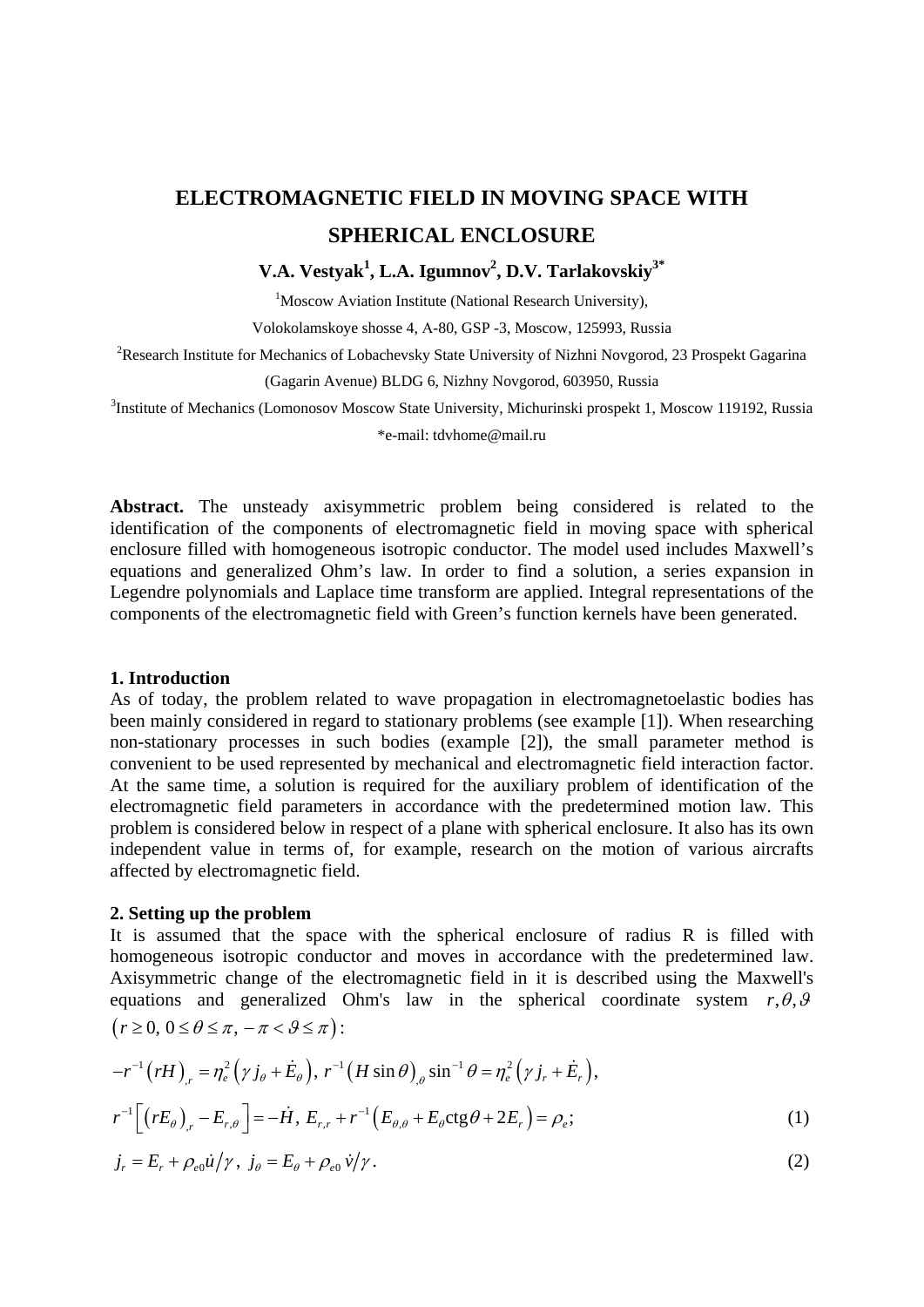From now on, dots stand for time derivatives while the variable after the coma in the lower index indicates its derivative. The following dimensionless quantities are also used (if the tracing is the same, the prime corresponds to dimensional analogues):

$$
\tau = \frac{c_1 t}{L}, \ r = \frac{r'}{L}, \ r_0 = \frac{R}{L}, \ u = \frac{u'}{L}, \ v = \frac{v'}{L}, \ H = \frac{H'\mu_e c_1}{cE_*}, \ \rho_e = \frac{4\pi \rho'_e L}{\varepsilon E_*},
$$

$$
E_r = \frac{E'_r}{E_*}, E_\theta = \frac{E'_\theta}{E_*}, \ j_r = \frac{j'_r}{\sigma E_*}, \ j_\theta = \frac{j'_\theta}{\sigma E_*}, \ \eta_e^2 = \frac{\mu_e \varepsilon c_1^2}{c^2}, \gamma = \frac{4\pi \sigma L}{\varepsilon c_1},
$$

where *t* - time; *u* and *v*,  $E_r$  and  $E_\theta$ ,  $j_r$  and  $j_\theta$  - radial and tangential displacements, components of electric field and current density vectors; *H* - magnetic field vector nonzero component;  $\rho_e$  - surface charge density; *c* and  $c_1$  - speed of light and tension wave propagation;  $\varepsilon$  and  $\mu$ <sub>e</sub> - dielectric and magnetic conductivity factors;  $\sigma$  - electric conductivity factor; *L* and *E*∗ - electric field linear dimension and intensity.

The Ohm's law linearization was performed in regard to initial electromagnetic field (which has a correspondent additional index 0) with the following components:

$$
E_{0\theta} = E_{0\theta} \equiv 0, \ E_{0r} = E_0(r), \ H_{0r} = H_{0\theta} = H_{0\theta} \equiv 0.
$$

At the enclosure boundary, the following electric field intensity is specified:

$$
E_{\theta}|_{r=r_0}=e_0(\tau,\theta). \tag{3}
$$

All the required functions are bounded while the initial conditions are homogeneous:

$$
E_r\big|_{\tau=0} = \dot{E}_r\big|_{\tau=0} = E_\theta\big|_{\tau=0} = \dot{E}_\theta\big|_{\tau=0} = H\big|_{\tau=0} = \dot{H}\big|_{\tau=0} = 0.
$$
 (4)

Equations (1), (2) lead to the following equation further used as the basic:

$$
\eta_e^2 \left( \ddot{H} + \gamma \ddot{H} \right) = \Delta \dot{H} - r^{-2} \dot{H} \sin^{-2} \theta + r^{-1} \eta_e^2 \left[ \left( r \rho_{e0} \ddot{v} \right)_r - \rho_{e0} \ddot{u}_{,\theta} \right],
$$
  
\n
$$
\Delta H = r^{-2} \left[ \left( r^2 H_{,r} \right)_r + \sin^{-1} \theta \left( H_{,\theta} \sin \theta \right)_\theta \right]
$$
\n(5)

and the following charge density ratio:

$$
\dot{\rho}_e + \gamma \rho_e = -r^{-2} \left( r^2 \rho_{e0} \dot{u} \right)_{,r} - r^{-1} \sin^{-1} \theta \left( \rho_{e0} \dot{v} \sin \theta \right)_{,0} . \tag{6}
$$

#### **3. Integral solutions**

In order to solve initial boundary value problem  $(3)-(5)$  with consideration of  $(1)$ , functions  $E_r$ ,  $\rho_e$ ,  $j_r$ , *u* and  $E_\theta$ , *H*,  $j_\theta$ , *v*,  $e_0$  are expanded in Legendre  $P_n(x)$  and Gegenbauer  $C_{n-1}^{3/2}(x)$ polynomials accordingly (two series are given for example):

$$
E_r(r,\theta,\tau) = \sum_{n=0}^{\infty} E_m(r,\tau) P_n(\cos\theta), H(r,\theta,\tau) = \sin\theta \sum_{n=1}^{\infty} H_n(r,\tau) C_{n-1}^{3/2}(\cos\theta).
$$
 (7)

This leads to the following equations in regard to bounded factors  $H_n(r, \tau)$   $(n \ge 1)$ :

$$
\eta_e^2 (\ddot{H}_n + \gamma \ddot{H}_n) = \Delta_n \dot{H}_n + \eta_e^2 l_H (\ddot{u}_n, \ddot{v}_n), \Delta_n H = r^{-2} \Big[ \Big( r^2 H_{,r} \Big)_{,r} - mH \Big],
$$
  
\n
$$
m = n(n+1), l_H (u, v) = r^{-1} \Big[ \Big( r \rho_{e0} v \Big)_{,r} + \rho_{e0} u \Big].
$$
\n(8)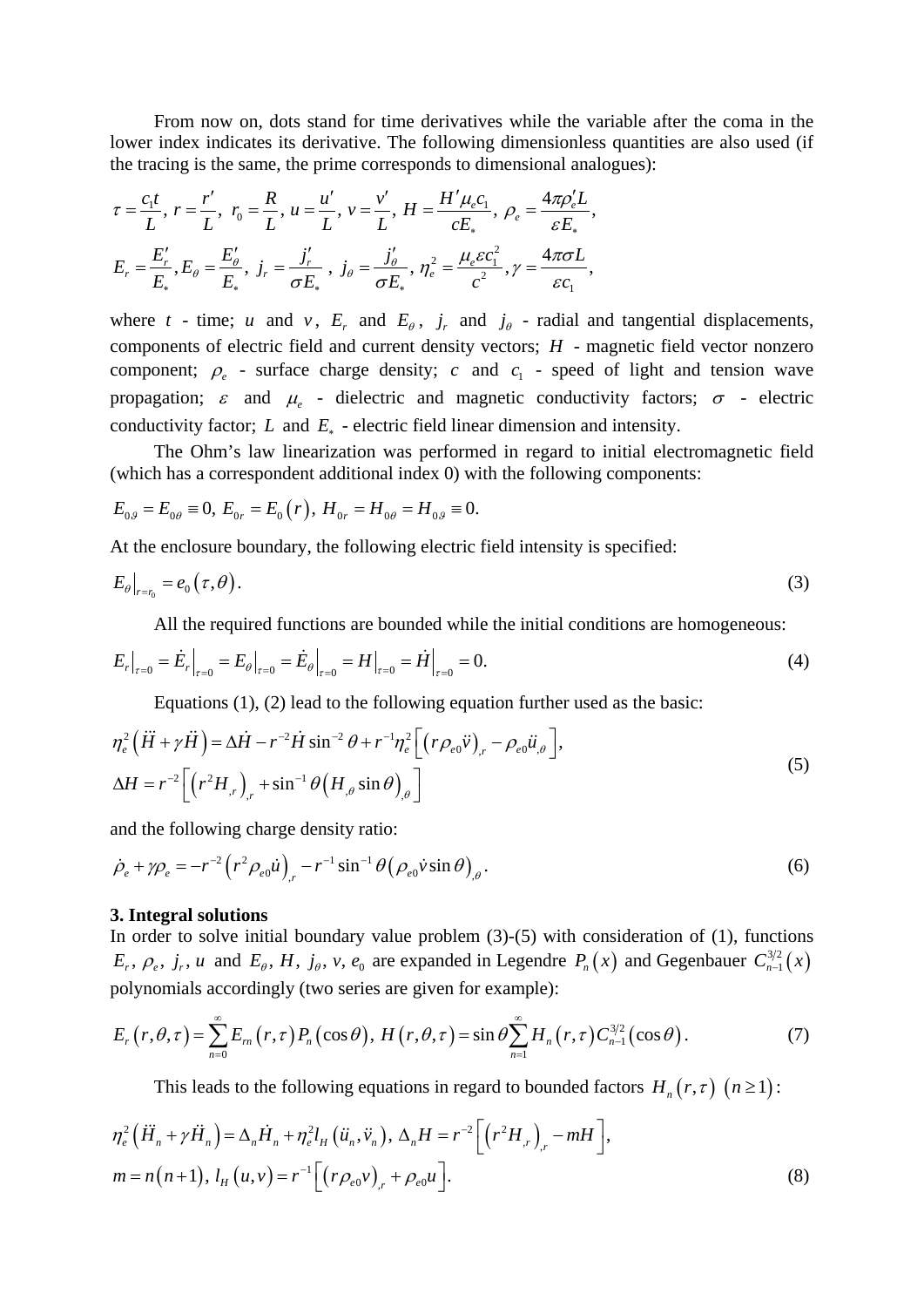#### **ELECTROMAGNETIC FIEL** D IN MOVING SPACE WI **TH SPHERICAL ENCLOSURE**

V.A. Vestvak <sup>1</sup>, L.A. Igumnov <sup>2</sup>, D.V. Tarlakovskiv  $3^*$ 

<sup>1</sup>Moscow Aviation Institute (National Research University),

Volokolamskoye shosse 4, -80, GSP -3, Moscow, 125993, Russia

<sup>2</sup>Research Institute for Mechanics of Lobachevsky State University of Nizhni Novgorod, 23 Prospekt Gagarina

(Gagarin Avenue) BLDG 6, Nizhny Novgorod, 603950, Russia

<sup>3</sup>Institute of Mechanics (Lomonosov Moscow State University, Michurinski prospekt 1, Moscow 119192, Russia

\*e-mail: tdyhome@mail.ru

Abstract. The unsteady axisymmetric problem being considered is related to the identification of the components of electromagnetic field in moving space with spherical enclosure filled with homogeneous isotropic conductor. The model used includes Maxwell's equations and generalized Ohm's law. In order to find a solution, a series expansion in Legendre polynomials and Laplace time transform are applied. Integral representations of the components of the electromagnetic field with Green's function kernels have been generated.

#### 1. Introduction

As of today, the problem related to wave propagation in electromagnetoelastic bodies has been mainly considered in regard to stationary problems (see example [1]). When researching non-stationary processes in such bodies (example [2]), the small parameter method is convenient to be used represented by mechanical and electromagnetic field interaction factor. At the same time, a solution is required for the auxiliary problem of identification of the electromagnetic field parameters in accordance with the predetermined motion law. This problem is considered below in respect of a plane with spherical enclosure. It also has its own independent value in terms of, for example, research on the motion of various aircrafts affected by electromagnetic field.

### 2. Setting up the problem

 $r = 0.0$ 

It is assumed that the space with the spherical enclosure of radius R is filled with homogeneous isotropic conductor and moves in accordance with the predetermined law. Axisymmetric change of the electromagnetic field in it is described using the Maxwell's equations and generalized Ohm's law in the spherical coordinate system r, ,

$$
r^{1} rH_{r}^{2} \quad j \quad E_{r}^{1} rH \sin \left( \sin^{1} \frac{2}{e} \right) r_{r}^{2} F_{r},
$$
\n
$$
r^{1} rE_{r}^{2} \quad E_{r}^{2} \quad H_{r} E_{r,r}^{1} \quad E_{r}^{1} \quad E_{r} \quad E_{r} \quad E_{r} \quad (1)
$$
\n
$$
j_{r}^{1} \quad E_{r}^{1} \quad e_{0} u/ r, j \quad E_{r}^{1} \quad e_{0} v/ r.
$$
\n
$$
(2)
$$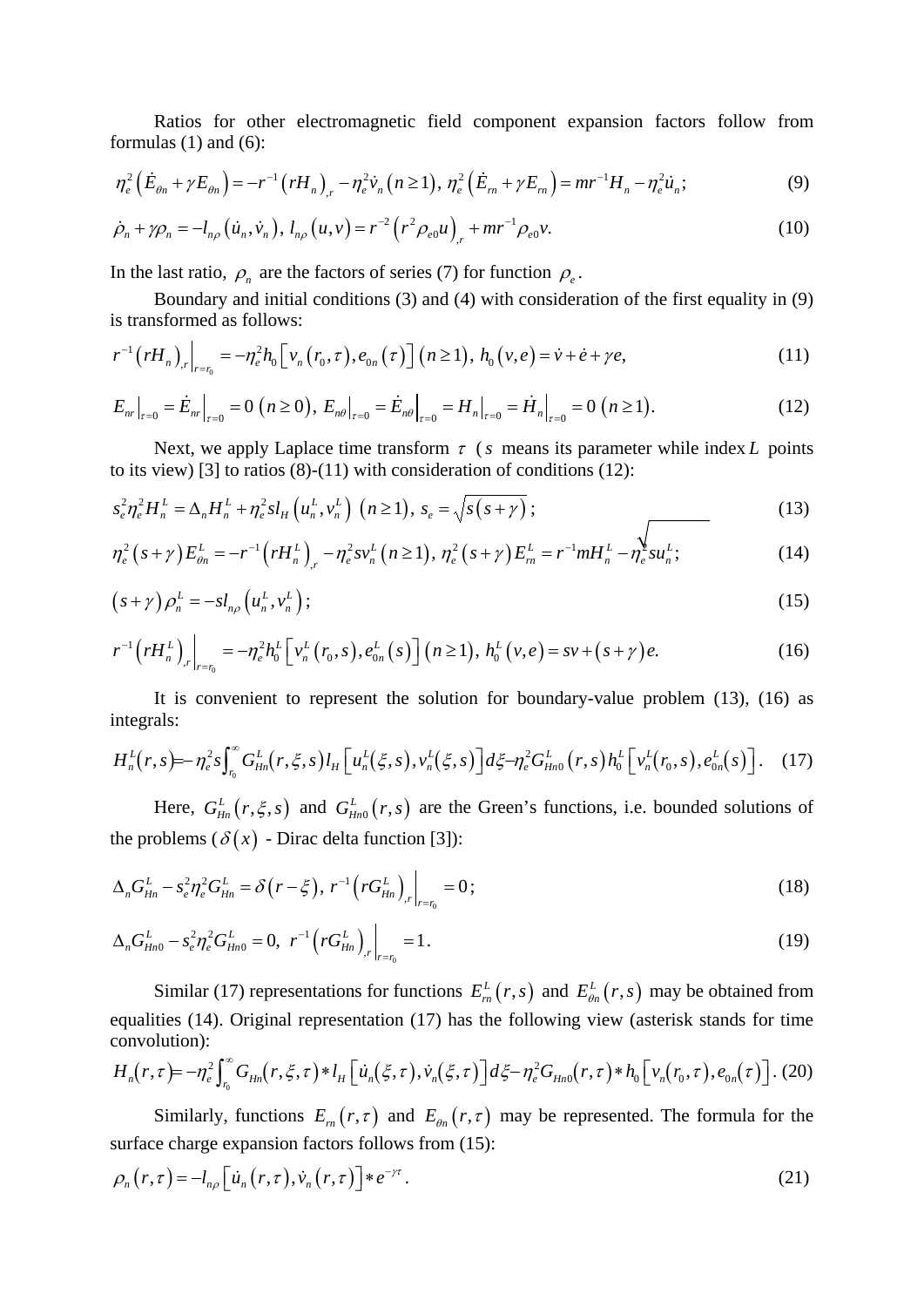#### **4. Green's functions**

The solutions for boundary-value problems (18) and (19) have the following view  $(h(x))$  -Heaviside function [3]):

$$
G_{Hn}^{L}(r, \xi, s) = \xi^{2} \Big[ \tilde{G}_{Hn}^{L}(r, \xi, s) h(\xi - r) + \tilde{G}_{Hn}^{L}(\xi, r, s) h(r - \xi) \Big],
$$
  
\n
$$
\tilde{G}_{Hn}^{L}(r, \xi, s) = \eta_{e} s_{e} S_{en} (\eta_{e} r_{0} s_{e}, \eta_{e} r s_{e}) Z_{1n} (\eta_{e} \xi s_{e}) Y_{3n}^{-1} (\eta_{e} r_{0} s_{e});
$$
  
\n
$$
G_{Hn0}^{L}(r, s) = -\eta_{e}^{-1} s_{e}^{-1} Z_{1n} (\eta_{e} r s_{e}) Y_{3n}^{-1} (\eta_{e} r_{0} s_{e}),
$$
\n(23)

where

$$
Z_{1n}(z) = z^{-1/2} K_{n+1/2}(z), Z_{2n}(z) = z^{-1/2} I_{n+1/2}(z), S_{en}(x, y) = Z_{1n}(y) Y_{4n}(x) - Y_{3n}(x) Z_{2n}(y),
$$
  
\n
$$
Y_{3n}(z) = -z^{-3/2} \Big[ (n+1) K_{n+1/2}(z) - z K_{n+3/2}(z) \Big], Y_{4n}(z) = -z^{-3/2} \Big[ (n+1) I_{n+1/2}(z) + z I_{n+3/2}(z) \Big].
$$
  
\nHence,  $K_{n+1/2}(z)$  and  $I_{n+1/2}(z)$  are mediated Pascal functions.

Here,  $K_{n+1/2}(z)$  and  $I_{n+1/2}(z)$  are modified Bessel functions.

When building formulas (22) and (23), the Bessel function expressions through elementary functions [4] were used from which follow the below listed equalities for  $Z_{1n}(z)$ ,  $Z_{2n}(z)$  and  $Y_{3n}(z)$ ,  $Y_{4n}(z)$ :

$$
Z_{1n}(z) = z^{-n-1} R_{n0}(z) e^{-z} \sqrt{\pi/2}, Z_{2n}(z) = (-1)^n z^{-n-1} (2\pi)^{-1/2} \Big[ R_{n0}(-z) e^{z} - R_{n0}(z) e^{-z} \Big],
$$
  
\n
$$
Y_{3n}(z) = z^{-n-2} R_{n3}(z) e^{-z} \sqrt{\pi/2}, Y_{4n}(z) = (-1)^n z^{-n-2} (2\pi)^{-1/2} \Big[ R_{n3}(-z) e^{z} - R_{n3}(z) e^{-z} \Big],
$$

where

$$
R_{n0}(z) = \sum_{k=0}^{n} A_{nk} z^{n-k}, A_{nk} = \frac{(n+k)!}{2^{k} (n-k)! k!}, R_{n3}(z) = R_{n1}(z) - R_{n0}(z), R_{n1}(z) = R_{n+1,0}(z) - nR_{n0}(z).
$$

In this case, Green's functions in (22) and (23) obtain the following view:

$$
\tilde{G}_{Hn}^{L}(r,\xi,s)=\sum_{k=1}^{2}\tilde{G}_{Hn}^{(0k)L}(r,\xi,s)e^{-\tau_{e0k}(r,\xi)s_{e}},\ G_{Hn0}^{L}(r,s)=r_{0}^{n+2}r^{-n-1}G_{Hn0}^{(02)L}(r,s)e^{-\tau_{e02}(r,r_{0})s_{e}},
$$

where

$$
\tilde{G}_{Hn}^{(01)L}(r,\xi,s) = (-1)^{n+1} R_{n0} (\eta_e \xi s_e) R_{n0} (-\eta_e r s_e) D_n^{-1} (r \xi, \eta_e s_e),
$$
  
\n
$$
\tilde{G}_{Hn}^{(02)L}(r,\xi,s) = (-1)^n R_{n0} (\eta_e \xi s_e) R_{n0} (\eta_e r s_e) R_{n3} (-\eta_e r_0 s_e) D_n^{-1} (r \xi, \eta_e s_e),
$$
  
\n
$$
G_{Hn0}^{(02)L}(r,s) = -R_{n0} (\eta_e r s_e) R_{n3}^{-1} (\eta_e r_0 s_e),
$$
  
\n
$$
D_n (x,y) = 2x^{n+1} y^{2n+1}, \tau_{e01} (r,\xi) = \eta_e (\xi - r), \tau_{e02} (r,\xi) = \eta_e (r + \xi - 2r_0).
$$

Their originals may be analytically found using operator calculus theorems. However, since for real mediums  $\eta_e \ll 1$ , serious challenges arise during calculations associated with the small parameter. That is why quasistatic analogues of Green's functions with  $\eta_e = 0$  will be further used.

#### **5. Quasistatic solution**

In this version, equations in boundary problems (18) and (19) are simplified and have the following fundamental system of solutions:  $r^{-(n+1)}$ ,  $r^n$ . Then, similar to p. 3, we come to the following formulas for Green's functions: